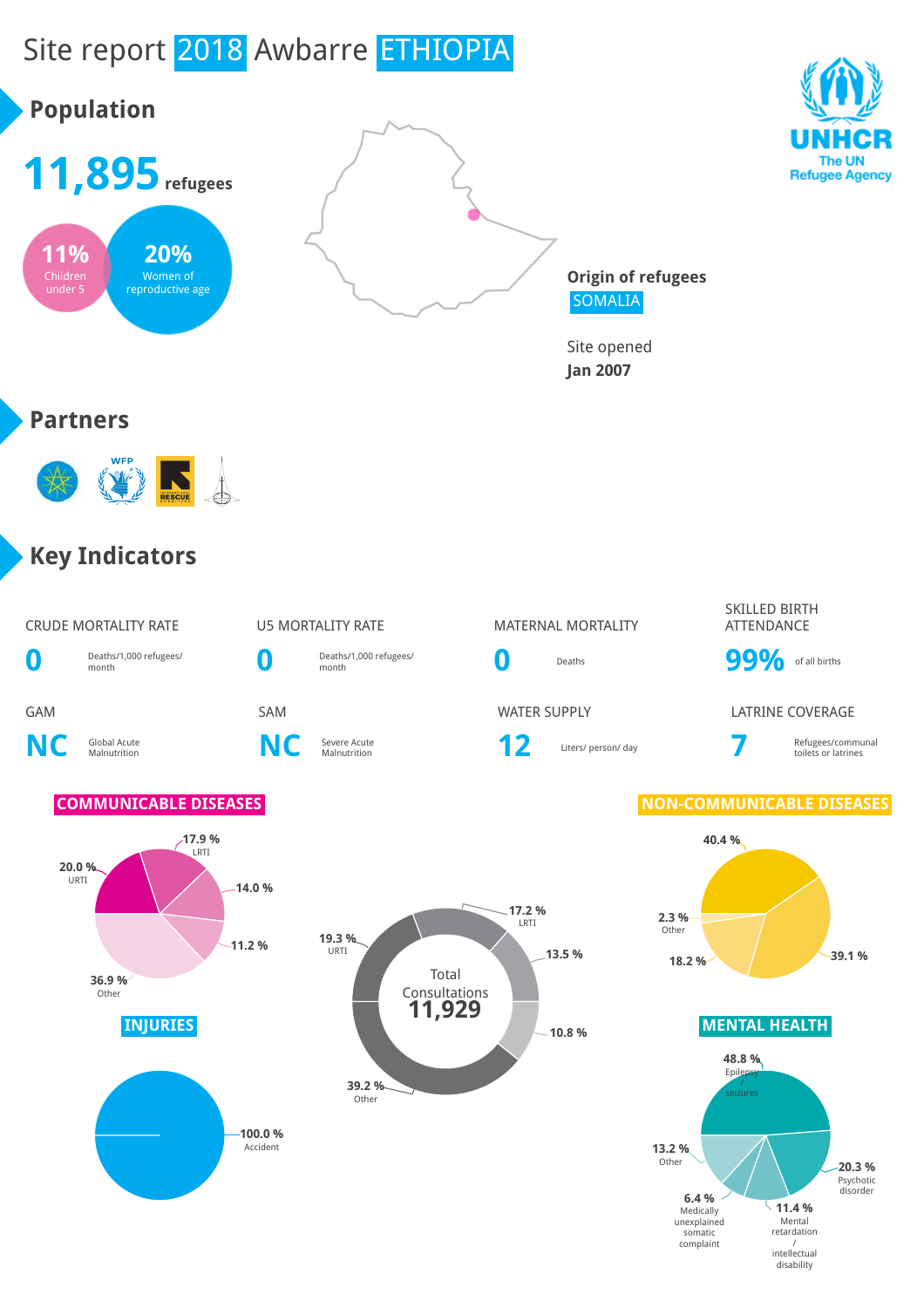### **Public Health**

| <b>HEALTH STAFFING</b>                                      | <b>INDICATOR</b> | <b>STANDARD</b> |           | <b>MORBIDITY</b>                                 | <b>INDICATOR</b> | <b>STANDARD</b> |           |
|-------------------------------------------------------------|------------------|-----------------|-----------|--------------------------------------------------|------------------|-----------------|-----------|
| Number of medical doctors                                   |                  | 1: 50,000       | $\bullet$ | Incidence of malaria among children under        | $\bf{0}$         |                 |           |
| Number of qualified nurses                                  |                  | $1:$ < 10,000   | $\bullet$ | Incidence of watery diarrhoea among              | 46               |                 |           |
| Number of community health workers                          |                  | 1:1,000         | $\bullet$ | children under 5                                 |                  |                 |           |
| <b>ACCESS AND UTILIZATION</b>                               | <b>INDICATOR</b> | <b>STANDARD</b> |           | Incidence of pneumonia among children<br>under 5 | 93               |                 |           |
| Consultations per trained clinician per day                 | 25               | < 50            | Ø         | Incidence of pneumonia among over 5              | 15               |                 |           |
| Health utilisation rate (new visits / refugee /             | 0.9              | $1 - 4$         | A         | Tuberculosis success rate                        |                  | < 90%           |           |
| year)<br>Proportion of host population consultations        | 17%              |                 |           | Were any MDR/X-TB cases diagnosed among<br>PoCs? |                  | <b>No</b>       |           |
| <b>MORTALITY</b>                                            | <b>INDICATOR</b> | <b>STANDARD</b> |           | <b>VACCINATION</b>                               | <b>INDICATOR</b> | <b>STANDARD</b> |           |
| <b>Crude Mortality Rate</b><br>(CMR) (/1000/month)          | 0.0              | < 0.75          | Ø         | Full vaccination coverage                        | 110%             | < 95%           |           |
| <b>Under-five Mortality Rate</b><br>(U5MR) (/1000/month)    | 0.0              | < 1.5           | Ø         | Measles vaccination coverage                     | 111%             | < 95%           | $\bullet$ |
| <b>Infant Mortality Rate</b><br>(IMR) (/1000 livebirths)    | 0.0              | $30$            | Ø         | Source of vaccination data                       |                  |                 |           |
| <b>Neonatal Mortality Rate</b><br>(NNMR) (/1000 livebirths) | 0                | < 20            | Ø         | IN-PATIENT DEPARTMENT (IPD)                      | <b>INDICATOR</b> | <b>STANDARD</b> |           |
| <b>OUTBREAK ALERT AND RESPONSE</b>                          | <b>INDICATOR</b> | <b>STANDARD</b> |           | Average length of stay (days)                    | 2.1              |                 |           |
| Proportion of outbreaks investigated within 48<br>hours     |                  | 100%            |           | Case fatality rate                               | 0.0              |                 |           |
| Number of outbreaks reported                                | 0                |                 |           | Hospitalisation rate                             | 4.6              | $50 - 150$      | ೞ         |

## **Reproductive Health**

| <b>ANTENATAL CARE</b>                                                                     | <b>INDICATOR</b> | <b>STANDARD</b> |              | <b>FAMILY PLANNING</b>                                                      | <b>INDICATOR</b> | <b>STANDARD</b> |   |
|-------------------------------------------------------------------------------------------|------------------|-----------------|--------------|-----------------------------------------------------------------------------|------------------|-----------------|---|
| Antenatal care coverage                                                                   | 95%              | $> 90\%$        |              | Contraceptive prevalence rate                                               | 19%              | $\geq 30\%$     | ⊠ |
| Coverage of antenatal tetanus vaccination                                                 | 94%              | >95%            |              | Source of contraceptive prevalence data                                     |                  |                 |   |
| <b>DELIVERY CARE</b>                                                                      | <b>INDICATOR</b> | <b>STANDARD</b> |              | SEXUAL AND GENDER-BASED VIOLENCE (SGBV)                                     | <b>INDICATOR</b> | <b>STANDARD</b> |   |
| Proportion of births attended by skilled<br>personnel                                     | 99%              | $\geq 90\%$     | $\checkmark$ | Total number of reported rapes                                              | 0                |                 |   |
| Proportion of births conducted by caesarean<br>section                                    | 0%               | $5 - 15%$       | ೞ            | Proportion of eligible rape survivors provided<br>with PEP within 72 hours  | <b>NR</b>        |                 |   |
| Proportion of newborn infants with low birth<br>weight (<2500 gs) (weighed within 72 hrs) | 0%               | < 15%           |              | Proportion of eligible rape survivors provided<br>with ECP within 120 hours |                  | 100%            |   |
| Proportion of teenage pregnancies                                                         | 2%               |                 |              | SEXUALLY TRANSMITTED INFECTIONS (STIS)                                      | <b>INDICATOR</b> | <b>STANDARD</b> |   |
| Still birth rate (/ 1000 total births / month)                                            | 0                |                 |              | Number of genital ulcer diseases                                            | $\mathbf{0}$     |                 |   |
| Number of maternal deaths                                                                 | $\mathbf{0}$     |                 |              | Number of Pelvic Inflammatory diseases                                      | $\mathbf{0}$     |                 |   |
| Proportion of maternal deaths investigated<br>within 48 hours                             |                  | 100%            |              |                                                                             |                  |                 |   |